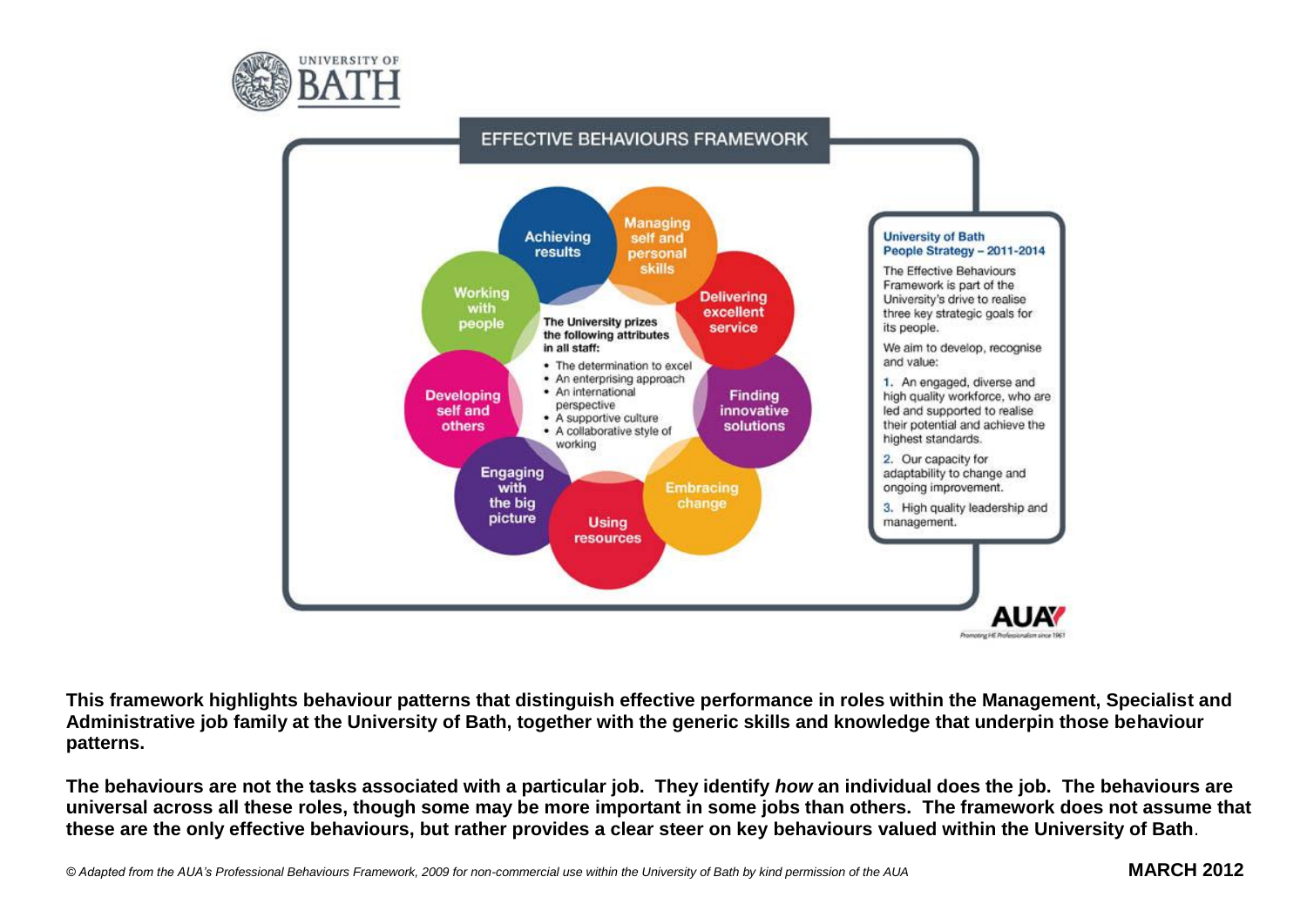Approximately 250 staff - managers, leaders, members of Vice-Chancellor's Group, students and academic colleagues took part in the consultation and pilot phases of this project. The starting point was the AUA's 'Professional Behaviours Framework' derived from extensive research and good practice within the HE sector. The feedback we gathered from staff described what 'effective' might look like in the Bath context. We made the necessary changes, resulting in this 'Effective Behaviours Framework'.

**The behavioural groups -** The framework is divided into nine key behavioural groups:

| $\bullet$ | <b>Managing self and personal skills</b><br>Willing and able to assess and apply own skills, abilities and<br>experience. Being aware of own behaviour and how it impacts on<br>others.                                                           |           | <b>Engaging with the big picture</b><br>Seeing the work that you do in the context of the bigger picture e.g.<br>in the context of what the university/other departments are striving<br>to achieve and taking a long-term view. Communicating vision<br>clearly and enthusiastically to inspire and motivate others. |
|-----------|---------------------------------------------------------------------------------------------------------------------------------------------------------------------------------------------------------------------------------------------------|-----------|-----------------------------------------------------------------------------------------------------------------------------------------------------------------------------------------------------------------------------------------------------------------------------------------------------------------------|
|           | • Delivering excellent service<br>Providing the best quality service to all students and staff and to<br>external customers e.g. clients, suppliers. Building genuine and<br>open long-term relationships in order to drive up service standards. |           | Developing self and others<br>Showing commitment to own development and supporting and<br>encouraging others to develop their knowledge, skills and<br>behaviours to enable them to reach their full potential for the wider<br>benefit of the University.                                                            |
|           | <b>Finding innovative solutions</b><br>Taking a holistic view and working enthusiastically and with<br>creativity to analyse problems and develop innovative and workable<br>solutions. Identifying opportunities for innovation.                 | $\bullet$ | <b>Working with people</b><br>Working co-operatively with others in order to achieve objectives.<br>Demonstrating a commitment to diversity and applying a wide range<br>of interpersonal skills.                                                                                                                     |
|           | • Embracing change<br>Adjusting to unfamiliar situations, demands and changing roles.<br>Seeing change as an opportunity and being receptive to new ideas.                                                                                        |           | <b>Achieving results</b><br>Planning and organising workloads to ensure that deadlines are met<br>within resource constraints. Consistently meeting objectives and<br>success criteria                                                                                                                                |
| $\bullet$ | <b>Using resources</b>                                                                                                                                                                                                                            |           |                                                                                                                                                                                                                                                                                                                       |
|           | Making effective use of available resources including people,<br>information, networks and budgets. Being aware of the financial<br>and commercial aspects of the University                                                                      |           |                                                                                                                                                                                                                                                                                                                       |

On the pages that follow, each behavioural group has been divided into three aspects:

**Self:** behaviours that may be observed whatever the working situation

**Others:** behaviours that may be observed when interacting with and influencing others, you may or may not use these behaviours in a management role. **Organisation:** behaviours that may be observed when influencing at University level or when representing the University

**At the foot of each page, you'll find a blue section where you can add any effective behaviours/skills/knowledge you feel are important E.g.** 

- **For the work of your team**
- **For your specialist role**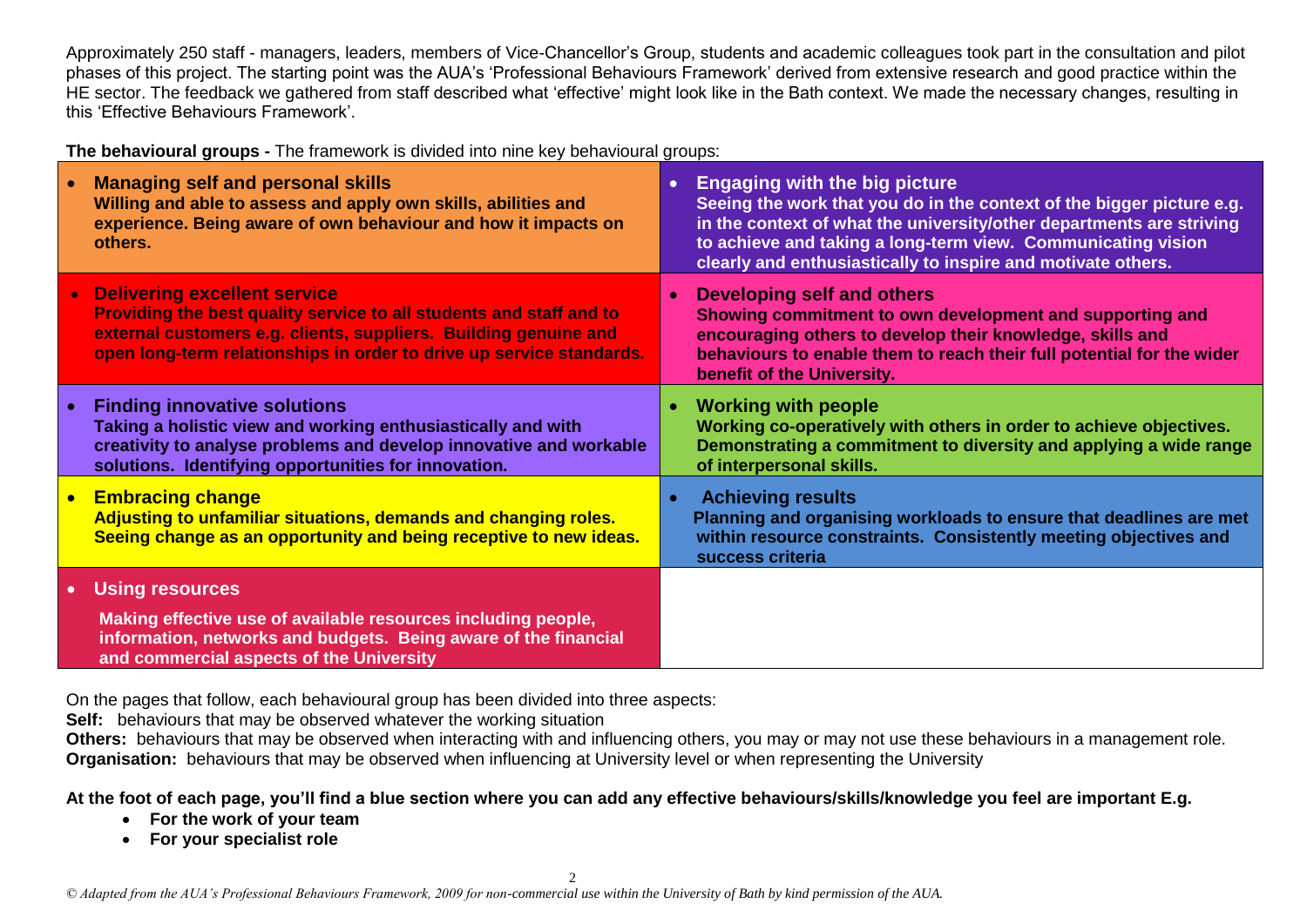### **MANAGING SELF AND PERSONAL SKILLS**

#### **Willing and able to assess and apply own skills, abilities and experience. Being aware of own behaviour and how it impacts on others.**

|                                                                                                                                                                                                                                                                                                                                                                                                                                                                                                                                                                                                                                                           |  | <b>Behaviours that demonstrate effective performance</b>                                                                                                                                                                                                                                                                                                                                                                                                                                                            |                                                                                                                                                             |  |
|-----------------------------------------------------------------------------------------------------------------------------------------------------------------------------------------------------------------------------------------------------------------------------------------------------------------------------------------------------------------------------------------------------------------------------------------------------------------------------------------------------------------------------------------------------------------------------------------------------------------------------------------------------------|--|---------------------------------------------------------------------------------------------------------------------------------------------------------------------------------------------------------------------------------------------------------------------------------------------------------------------------------------------------------------------------------------------------------------------------------------------------------------------------------------------------------------------|-------------------------------------------------------------------------------------------------------------------------------------------------------------|--|
| <b>Self</b>                                                                                                                                                                                                                                                                                                                                                                                                                                                                                                                                                                                                                                               |  | <b>Others</b>                                                                                                                                                                                                                                                                                                                                                                                                                                                                                                       | <b>Organisation</b>                                                                                                                                         |  |
| • Managing workload, making effective use of time<br>Being well prepared for meetings and presentations<br>• Demonstrating an awareness of own values,<br>motivations, emotions and limitations.<br>• Keeping up to date with what is happening in<br>professional area<br>• Having an enthusiastic and positive 'can-do'<br>approach<br>• Maintaining a healthy life balance<br>• Speaking and writing by using clear succinct<br>language<br>• Showing consistency between words and actions<br>• Being self motivated<br>• Accepting and demonstrating personal responsibility<br>for health and safety, data protection and other<br>compliance areas |  | • Giving and receiving constructive<br>feedback as part of normal day-to-day<br>work activity<br>• Developing and maintaining personal<br>networks of contacts<br>• Ensuring own behaviour, words and<br>actions support a commitment to<br>equality of opportunity and diversity<br>• Getting the best from others through<br>effective communication<br>• Managing own response when faced<br>with challenging situations<br>Influencing through own behaviour<br>Seeking exposure to new people/<br>environments | • Taking an active interest in what is<br>happening more widely in the University<br>• Keeping up to date with what is happening in<br>wider HE environment |  |
| <b>Indicative skills and attributes</b>                                                                                                                                                                                                                                                                                                                                                                                                                                                                                                                                                                                                                   |  | <b>Underpinning knowledge</b>                                                                                                                                                                                                                                                                                                                                                                                                                                                                                       |                                                                                                                                                             |  |
| • Organisational skills<br>• Communication skills<br>• Listening skills<br>• Reflective practice<br>• Self-awareness<br>• Time management skills                                                                                                                                                                                                                                                                                                                                                                                                                                                                                                          |  | • HE environment<br>• Policies and procedures relevant to<br>own role/department                                                                                                                                                                                                                                                                                                                                                                                                                                    | • Self assessment tools/models and<br>their application<br>• University of Bath                                                                             |  |
|                                                                                                                                                                                                                                                                                                                                                                                                                                                                                                                                                                                                                                                           |  | Examples of behaviours that may indicate a need for further development                                                                                                                                                                                                                                                                                                                                                                                                                                             |                                                                                                                                                             |  |
| • Talking or writing at inappropriate length<br>• Focusing almost exclusively on own job or own department<br>• Being consistently late for meetings                                                                                                                                                                                                                                                                                                                                                                                                                                                                                                      |  | • Missing deadlines<br>• Reacting defensively to constructive criticism<br>• Hiding behind excuses                                                                                                                                                                                                                                                                                                                                                                                                                  |                                                                                                                                                             |  |
| <b>Your Space:</b>                                                                                                                                                                                                                                                                                                                                                                                                                                                                                                                                                                                                                                        |  |                                                                                                                                                                                                                                                                                                                                                                                                                                                                                                                     |                                                                                                                                                             |  |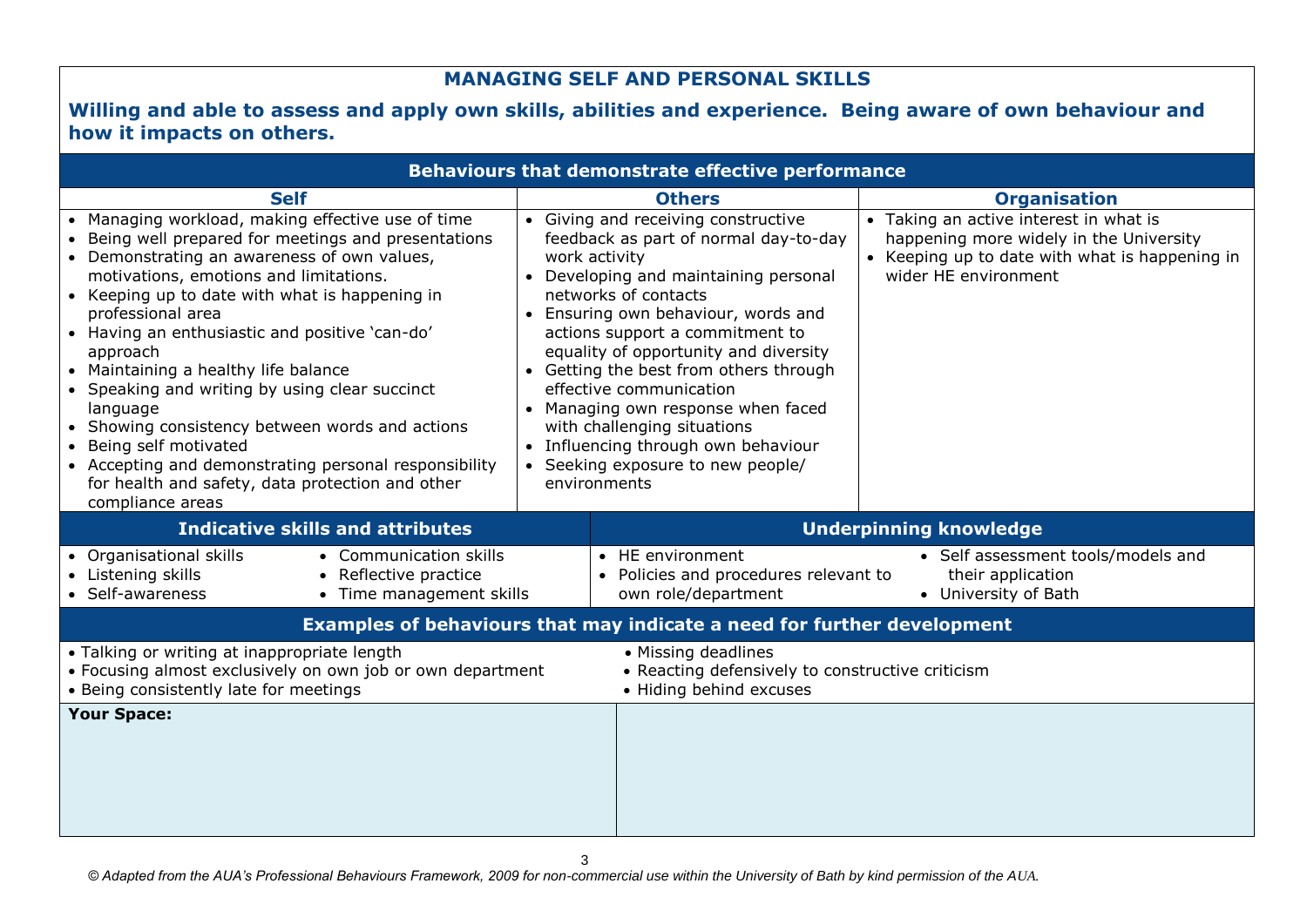| <b>DELIVERING EXCELLENT SERVICE</b>                                                                                                                                                                                                                                                                                                                                                                                                                                                                                 |                                                                                           |                                                                                                                                                                                                                                                                                                                                                                                                                                                        |                                                                                                                                                                                                                                                                                                                                                                                                           |  |  |  |  |  |
|---------------------------------------------------------------------------------------------------------------------------------------------------------------------------------------------------------------------------------------------------------------------------------------------------------------------------------------------------------------------------------------------------------------------------------------------------------------------------------------------------------------------|-------------------------------------------------------------------------------------------|--------------------------------------------------------------------------------------------------------------------------------------------------------------------------------------------------------------------------------------------------------------------------------------------------------------------------------------------------------------------------------------------------------------------------------------------------------|-----------------------------------------------------------------------------------------------------------------------------------------------------------------------------------------------------------------------------------------------------------------------------------------------------------------------------------------------------------------------------------------------------------|--|--|--|--|--|
| Providing the best quality service to all students and staff and to external customers e.g. clients, suppliers.                                                                                                                                                                                                                                                                                                                                                                                                     |                                                                                           |                                                                                                                                                                                                                                                                                                                                                                                                                                                        |                                                                                                                                                                                                                                                                                                                                                                                                           |  |  |  |  |  |
|                                                                                                                                                                                                                                                                                                                                                                                                                                                                                                                     | Building genuine and open long-term relationships in order to drive up service standards. |                                                                                                                                                                                                                                                                                                                                                                                                                                                        |                                                                                                                                                                                                                                                                                                                                                                                                           |  |  |  |  |  |
|                                                                                                                                                                                                                                                                                                                                                                                                                                                                                                                     |                                                                                           | Behaviours that demonstrate effective performance                                                                                                                                                                                                                                                                                                                                                                                                      |                                                                                                                                                                                                                                                                                                                                                                                                           |  |  |  |  |  |
| <b>Self</b><br>• Resolving problems quickly in a cheerful,<br>friendly manner<br>• Ensuring systems and processes are kept up<br>to date<br>• Setting appropriate boundaries and<br>managing expectations<br>• Being clear about where you can be flexible<br>and where you cannot and why<br>• Being up to date with best customer service<br>practice in the sector<br>• Engaging positively with quality assessment<br>processes<br>• Taking ownership of issues and seeing them<br>through from start to finish | viewpoint<br>practice<br>philosophy<br>student/customer.                                  | <b>Others</b><br>• Seeing things from the other person's<br>• Listening, questioning and clarifying in order<br>to understand the other person's needs<br>• Seeking and using feedback to develop best<br>• Tailoring communication to meet<br>student/staff/customers' needs<br>• Fostering a continuous improvement<br>• Delivering consistent service standards<br>• Connecting one request/idea to others to<br>provide a range of services to the | <b>Organisation</b><br>• Defining excellent service<br>• Interpreting rules and regulations flexibly to<br>balance customer and organisational needs<br>• Consistently giving positive messages about<br>the University of Bath<br>• Building and maintaining relationships with<br>external customers<br>• Providing specialist advice to other parts of<br>the University in a language they understand |  |  |  |  |  |
| <b>Indicative skills and attributes</b>                                                                                                                                                                                                                                                                                                                                                                                                                                                                             |                                                                                           |                                                                                                                                                                                                                                                                                                                                                                                                                                                        | <b>Underpinning knowledge</b>                                                                                                                                                                                                                                                                                                                                                                             |  |  |  |  |  |
| • Listening skills<br>• Problem solving<br>• Interpersonal skills<br>• Analytical skills<br>• Empathy<br>• Communication skills                                                                                                                                                                                                                                                                                                                                                                                     |                                                                                           | • Understanding the University's<br>students and staff and their<br>expectations<br>• Customer service good practice                                                                                                                                                                                                                                                                                                                                   | • The University's complaints policy<br>and procedures<br>• Setting service standards                                                                                                                                                                                                                                                                                                                     |  |  |  |  |  |
|                                                                                                                                                                                                                                                                                                                                                                                                                                                                                                                     |                                                                                           | Examples of behaviours that may indicate a need for further development                                                                                                                                                                                                                                                                                                                                                                                |                                                                                                                                                                                                                                                                                                                                                                                                           |  |  |  |  |  |
| • Using too much organisational jargon<br>• Adopting a 'one size fits all' approach<br>• Promising things you can't deliver                                                                                                                                                                                                                                                                                                                                                                                         |                                                                                           | • Hiding behind rules and regulations<br>· Displaying a 'more than my job's worth' attitude                                                                                                                                                                                                                                                                                                                                                            |                                                                                                                                                                                                                                                                                                                                                                                                           |  |  |  |  |  |
|                                                                                                                                                                                                                                                                                                                                                                                                                                                                                                                     | 4                                                                                         |                                                                                                                                                                                                                                                                                                                                                                                                                                                        |                                                                                                                                                                                                                                                                                                                                                                                                           |  |  |  |  |  |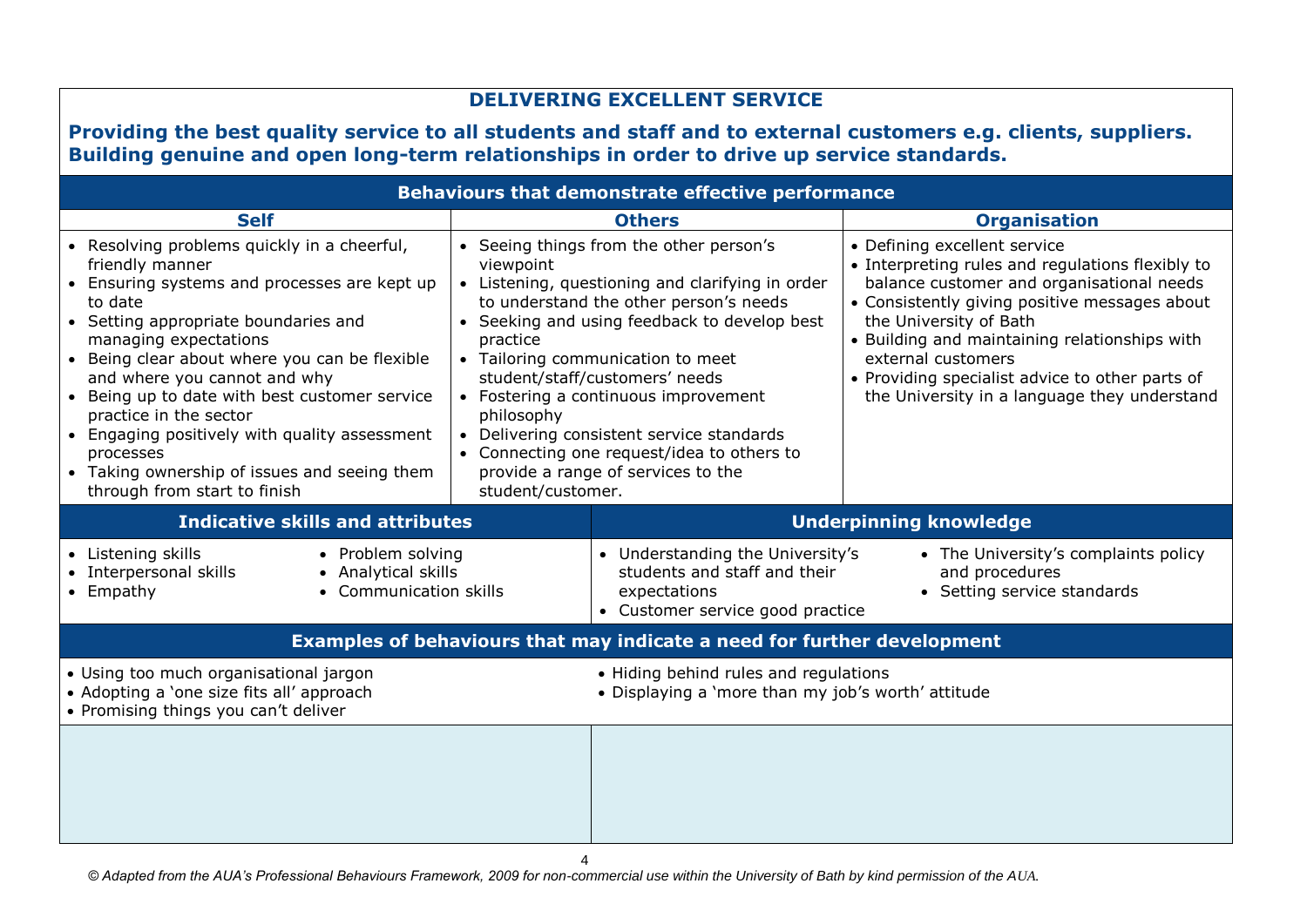| <b>FINDING INNOVATIVE SOLUTIONS</b><br>Taking a holistic view and working enthusiastically and with creativity to analyse problems and develop<br>innovative and workable solutions. Identifying opportunities for innovation.                                                                                                                                                                                                                                                                                                                                                                                                                                         |                                                                         |                                                                                                                                                                                                                                                                                                                                                                                                                                                                                                                                                                   |                                                                                                                                                                                                                                                                                                                                                                                                                                                  |  |  |  |  |
|------------------------------------------------------------------------------------------------------------------------------------------------------------------------------------------------------------------------------------------------------------------------------------------------------------------------------------------------------------------------------------------------------------------------------------------------------------------------------------------------------------------------------------------------------------------------------------------------------------------------------------------------------------------------|-------------------------------------------------------------------------|-------------------------------------------------------------------------------------------------------------------------------------------------------------------------------------------------------------------------------------------------------------------------------------------------------------------------------------------------------------------------------------------------------------------------------------------------------------------------------------------------------------------------------------------------------------------|--------------------------------------------------------------------------------------------------------------------------------------------------------------------------------------------------------------------------------------------------------------------------------------------------------------------------------------------------------------------------------------------------------------------------------------------------|--|--|--|--|
| <b>Behaviours that demonstrate effective performance</b>                                                                                                                                                                                                                                                                                                                                                                                                                                                                                                                                                                                                               |                                                                         |                                                                                                                                                                                                                                                                                                                                                                                                                                                                                                                                                                   |                                                                                                                                                                                                                                                                                                                                                                                                                                                  |  |  |  |  |
| <b>Self</b><br>• Taking time to understand and diagnose problems<br>by considering the whole picture<br>• Recognising the need to go for the less-than-<br>perfect solution at times in order to achieve<br>objectives<br>• Spotting an opportunity and taking action to do<br>something about it<br>· Identifying novel ways of resolving issues using<br>own initiative<br>• Suggesting and trying out new approaches<br>• Identifying risks and considering consequences of<br>failure in advance<br>• Balancing new ideas with tried and tested solutions<br>• Working proactively and taking initiatives<br>• Making decisions and taking responsibility for them | solutions<br>others<br>creative                                         | <b>Others</b><br>• Supporting others to find their own solutions<br>rather than giving all the answers<br>• Fostering a culture which encourages people to<br>take acceptable risks in pursuing innovation<br>• Sharing learning and experience to facilitate<br>others' decision making<br>• Seeking input from others to develop team<br>• Valuing all opinions and giving recognition<br>• Encouraging and developing the creativity of<br>• Giving people the space and freedom to be<br>• Encouraging others to question and re-think<br>role and procedures | <b>Organisation</b><br>• Being open to and applying good<br>practice and fresh ideas from inside<br>and outside the University<br>• Exercising judgement in line with the<br>University's strategy and priorities<br>• Actively seeking new ideas and<br>approaches from outside the<br>University of Bath<br>• Identifying and pursuing<br>opportunities to work in partnership<br>with external organisations to<br>generate and develop ideas |  |  |  |  |
| <b>Indicative skills and attributes</b>                                                                                                                                                                                                                                                                                                                                                                                                                                                                                                                                                                                                                                |                                                                         | <b>Underpinning knowledge</b>                                                                                                                                                                                                                                                                                                                                                                                                                                                                                                                                     |                                                                                                                                                                                                                                                                                                                                                                                                                                                  |  |  |  |  |
| • Broad perspective<br>• Creativity<br>• Persuasive<br>• Resourcefulness<br>• Inquisitive<br>• Pro-active<br>• Networking skills<br>• Analytical skills                                                                                                                                                                                                                                                                                                                                                                                                                                                                                                                |                                                                         | • Other areas of the University<br>• University's strategy and objectives<br>• HE environment                                                                                                                                                                                                                                                                                                                                                                                                                                                                     | • Risk assessment<br>• Coaching techniques                                                                                                                                                                                                                                                                                                                                                                                                       |  |  |  |  |
|                                                                                                                                                                                                                                                                                                                                                                                                                                                                                                                                                                                                                                                                        | Examples of behaviours that may indicate a need for further development |                                                                                                                                                                                                                                                                                                                                                                                                                                                                                                                                                                   |                                                                                                                                                                                                                                                                                                                                                                                                                                                  |  |  |  |  |
| • Working to the letter of the job description<br>• Doing things the way they have always been done without reviewing<br>them                                                                                                                                                                                                                                                                                                                                                                                                                                                                                                                                          |                                                                         | • Overlooking the potential repercussions of setting precedents<br>• Putting obstacles in the way of innovation<br>• Going for the 'easy' solution                                                                                                                                                                                                                                                                                                                                                                                                                |                                                                                                                                                                                                                                                                                                                                                                                                                                                  |  |  |  |  |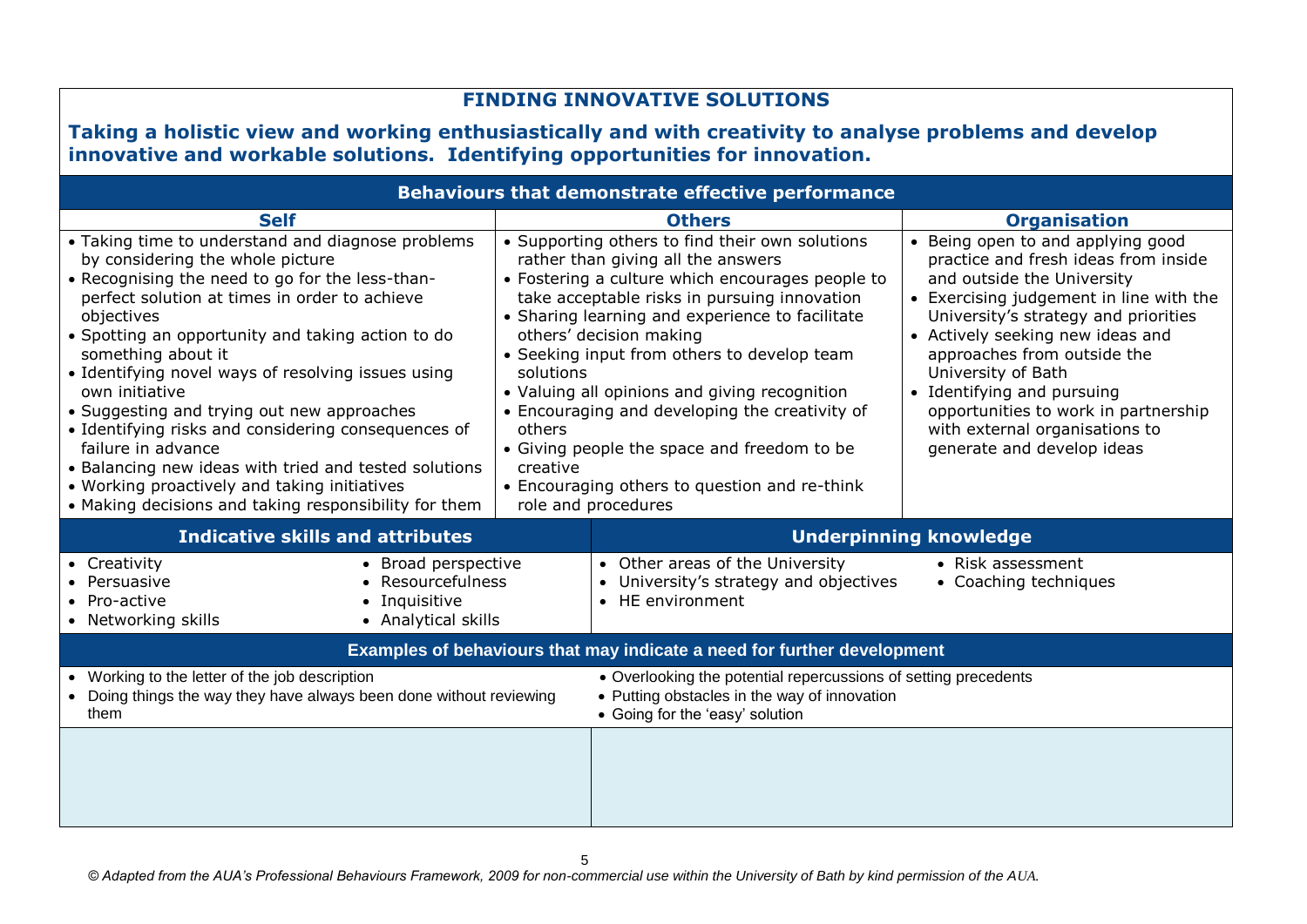# **EMBRACING CHANGE**

## **Adjusting to unfamiliar situations, demands and changing roles. Seeing change as an opportunity and being receptive to new ideas.**

| <b>Behaviours that demonstrate effective performance</b>                                                                                                                                                                                                                                                                                                                                                                                                                                                                                                                                                                                                                                     |                                    |                                                                                                                                                                                                                                                                                                                                                                                                                                                                                                                                                                                             |                                                                                                                                                                                                                                                                                                                                                                                                                                                                                                            |  |  |  |
|----------------------------------------------------------------------------------------------------------------------------------------------------------------------------------------------------------------------------------------------------------------------------------------------------------------------------------------------------------------------------------------------------------------------------------------------------------------------------------------------------------------------------------------------------------------------------------------------------------------------------------------------------------------------------------------------|------------------------------------|---------------------------------------------------------------------------------------------------------------------------------------------------------------------------------------------------------------------------------------------------------------------------------------------------------------------------------------------------------------------------------------------------------------------------------------------------------------------------------------------------------------------------------------------------------------------------------------------|------------------------------------------------------------------------------------------------------------------------------------------------------------------------------------------------------------------------------------------------------------------------------------------------------------------------------------------------------------------------------------------------------------------------------------------------------------------------------------------------------------|--|--|--|
| <b>Self</b>                                                                                                                                                                                                                                                                                                                                                                                                                                                                                                                                                                                                                                                                                  |                                    | <b>Others</b>                                                                                                                                                                                                                                                                                                                                                                                                                                                                                                                                                                               | <b>Organisation</b>                                                                                                                                                                                                                                                                                                                                                                                                                                                                                        |  |  |  |
| • Accepting that change is an integral part of life<br>• Displaying open mindedness to new ideas and<br>proposals<br>• Demonstrating a willingness to do things<br>differently<br>• Making suggestions for improvement<br>• Taking a creative approach to change which<br>challenges assumptions and is not based purely on<br>enhancing existing practice<br>• Viewing change situations as opportunities for<br>improving and developing work<br>• Remaining positive about moving forward despite<br>being realistic about the difficulty of change<br>• Demonstrating that 'the way things are done here'<br>does not restrict you<br>• Challenging the status quo in a constructive way | change<br>working<br>opportunities | • Seeking a diversity of perceptions<br>• Encouraging others to initiate and embrace<br>• Encouraging experimentation and new ways of<br>• Providing ongoing support and encouragement<br>to others who are developing and testing ideas<br>• Articulating the purpose of change and the<br>context within which change is happening<br>• Adapting approach to respond to changes<br>outside of the University<br>• Communicating change in a positive manner<br>through influencing and persuasion<br>Being receptive to others' concerns<br>• Nurturing a culture of enthusiasm about new | • Creating a climate that encourages<br>innovation and receptivity to<br>change<br>• Leading by example in supporting<br>the University to break with<br>traditional methods<br>• Communicating upwards to<br>influence policy formulation<br>• Embracing new technologies,<br>techniques and working methods<br>• Scanning the wider environment to<br>seek opportunities to develop the<br>University<br>• Modifying departmental/University<br>strategy to adapt to changes in the<br>wider environment |  |  |  |
| <b>Indicative skills and attributes</b>                                                                                                                                                                                                                                                                                                                                                                                                                                                                                                                                                                                                                                                      |                                    | <b>Underpinning knowledge</b>                                                                                                                                                                                                                                                                                                                                                                                                                                                                                                                                                               |                                                                                                                                                                                                                                                                                                                                                                                                                                                                                                            |  |  |  |
| • Questioning skills<br>• Open mindedness<br>• Forward thinking<br>• Flexibility<br>• Influencing skills<br>• Adaptability<br>• Positive                                                                                                                                                                                                                                                                                                                                                                                                                                                                                                                                                     |                                    | • HE environment<br>Diversity of motivations and reactions<br>to change                                                                                                                                                                                                                                                                                                                                                                                                                                                                                                                     | • Process of change at individual<br>and organisational levels                                                                                                                                                                                                                                                                                                                                                                                                                                             |  |  |  |
|                                                                                                                                                                                                                                                                                                                                                                                                                                                                                                                                                                                                                                                                                              |                                    | Examples of behaviours that may indicate a need for further development                                                                                                                                                                                                                                                                                                                                                                                                                                                                                                                     |                                                                                                                                                                                                                                                                                                                                                                                                                                                                                                            |  |  |  |
| • Unable to move beyond negative reaction to uncertainty<br>• Consistently blocking change and failing to build on others'<br>ideas for change<br>• Changing things for own personal agenda                                                                                                                                                                                                                                                                                                                                                                                                                                                                                                  |                                    | • Generating numerous ideas but not following any of them through<br>• Complaining instead of doing something about it<br>• Staying within own comfort zones<br>• Sabotaging change (actively or passively)                                                                                                                                                                                                                                                                                                                                                                                 |                                                                                                                                                                                                                                                                                                                                                                                                                                                                                                            |  |  |  |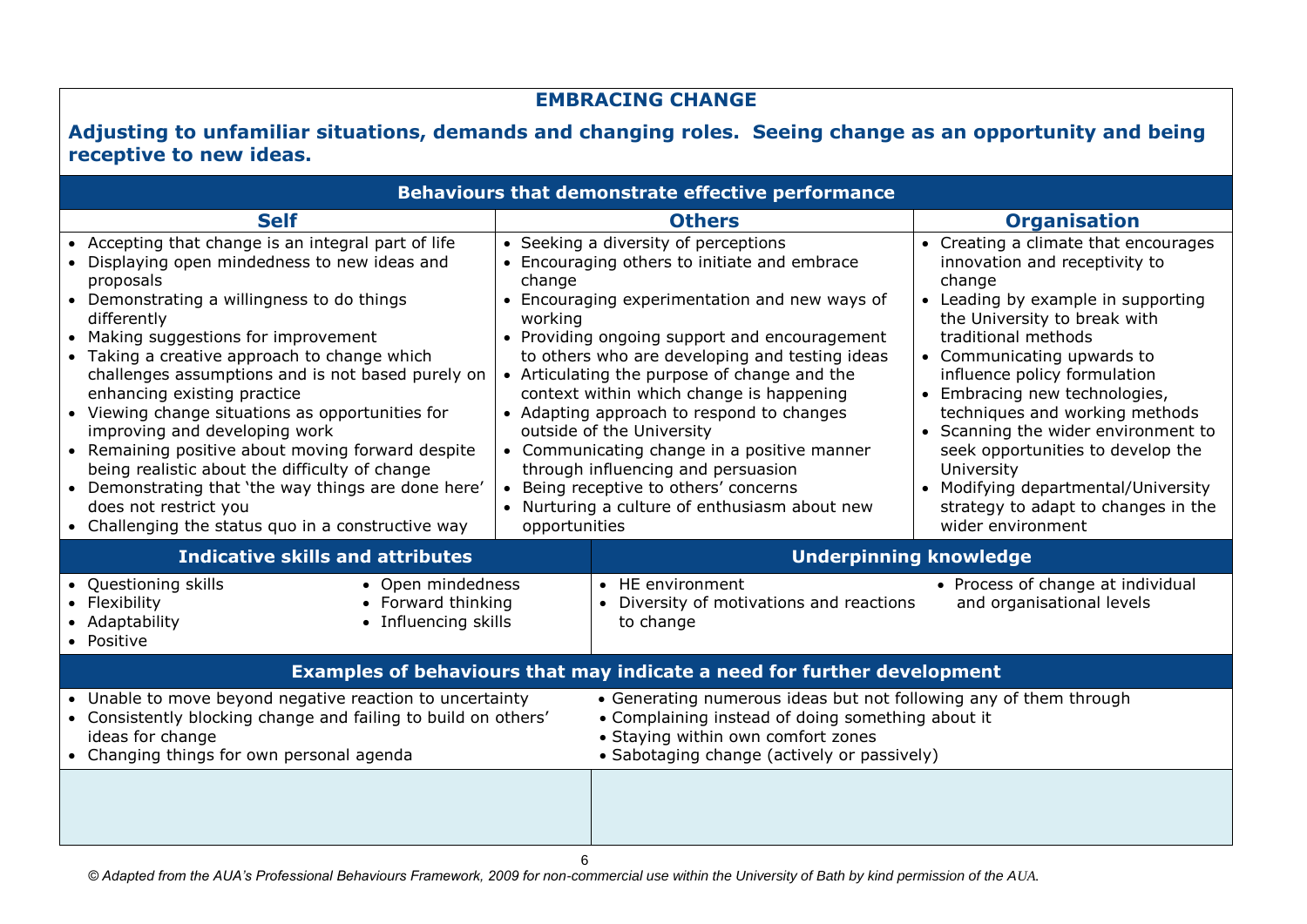| <b>USING RESOURCES</b><br>Making effective use of available resources including people, information, networks and budgets. Being<br>aware of the financial and commercial aspects of the University.                                                                                                                                                                                                                                                                                     |                                                       |                                                                                                                                                                                                                                                                                                                                                                                                                                                          |                                                                                                                                                                                                                                                                                                                                                                                                            |  |  |  |
|------------------------------------------------------------------------------------------------------------------------------------------------------------------------------------------------------------------------------------------------------------------------------------------------------------------------------------------------------------------------------------------------------------------------------------------------------------------------------------------|-------------------------------------------------------|----------------------------------------------------------------------------------------------------------------------------------------------------------------------------------------------------------------------------------------------------------------------------------------------------------------------------------------------------------------------------------------------------------------------------------------------------------|------------------------------------------------------------------------------------------------------------------------------------------------------------------------------------------------------------------------------------------------------------------------------------------------------------------------------------------------------------------------------------------------------------|--|--|--|
|                                                                                                                                                                                                                                                                                                                                                                                                                                                                                          |                                                       | <b>Behaviours that demonstrate effective performance</b>                                                                                                                                                                                                                                                                                                                                                                                                 |                                                                                                                                                                                                                                                                                                                                                                                                            |  |  |  |
| <b>Self</b><br>• Using resources in ways that are efficient and<br>minimise any adverse impact on the<br>environment<br>• Using informal systems and channels of<br>communication to inform and support objectives<br>• Influencing outcomes when bidding or<br>negotiating for resources<br>• Aggregating, utilising and interpreting<br>management information<br>• Considering cost benefit analysis implications of<br>decisions<br>• Making use of information and resources gained | HE bodies<br>experience<br>• Delegating appropriately | <b>Others</b><br>• Liaising with external bodies, suppliers and other<br>• Identifying the information and knowledge<br>people need and why they need it<br>• Drawing on others' knowledge, skills and<br>• Liaising outside of immediate work area to<br>maximise use of resources within the University<br>• Deploying human resources efficiently, at the<br>right levels and in appropriate ways<br>• Considering costs as part of the equation when | <b>Organisation</b><br>• Sharing good practice with other parts<br>of the University<br>• Being mindful of responsibility to the<br>University of Bath and funders in using<br>resources<br>• Developing cross-service collaboration<br>and being willing to share resources<br>• Identifying ways in which resources<br>can be used flexibly and imaginatively<br>for the benefit of the whole University |  |  |  |
| through personal networks<br>• Recognising that time is cost and adjusting<br>behaviour accordingly<br><b>Indicative skills and attributes</b><br>• Organisational skills<br>• Delegation<br>• Creativity<br>• Research skills<br>• Networking skills<br>• Analytical skills<br>• Flexibility<br>• Numeracy                                                                                                                                                                              | with others                                           | planning a development<br>• Recognising and negotiating time and deadlines<br>• HE funding and financial aspects of<br>the University of Bath<br>• New developments in Bath and<br>wider HE<br>• Resources available within Bath                                                                                                                                                                                                                         | <b>Underpinning knowledge</b><br>• Awareness of environmental issues<br>• Others' skills and strengths<br>• Financial appraisal techniques                                                                                                                                                                                                                                                                 |  |  |  |
|                                                                                                                                                                                                                                                                                                                                                                                                                                                                                          |                                                       | Examples of behaviours that may indicate a need for further development                                                                                                                                                                                                                                                                                                                                                                                  |                                                                                                                                                                                                                                                                                                                                                                                                            |  |  |  |
| • Disregarding time as a resource<br>• Re-inventing the wheel<br>• Spending budget inappropriately just to use it up                                                                                                                                                                                                                                                                                                                                                                     |                                                       | • Being protective of budget/people/space                                                                                                                                                                                                                                                                                                                                                                                                                | • Always going for the highest quality solution regardless of cost implications                                                                                                                                                                                                                                                                                                                            |  |  |  |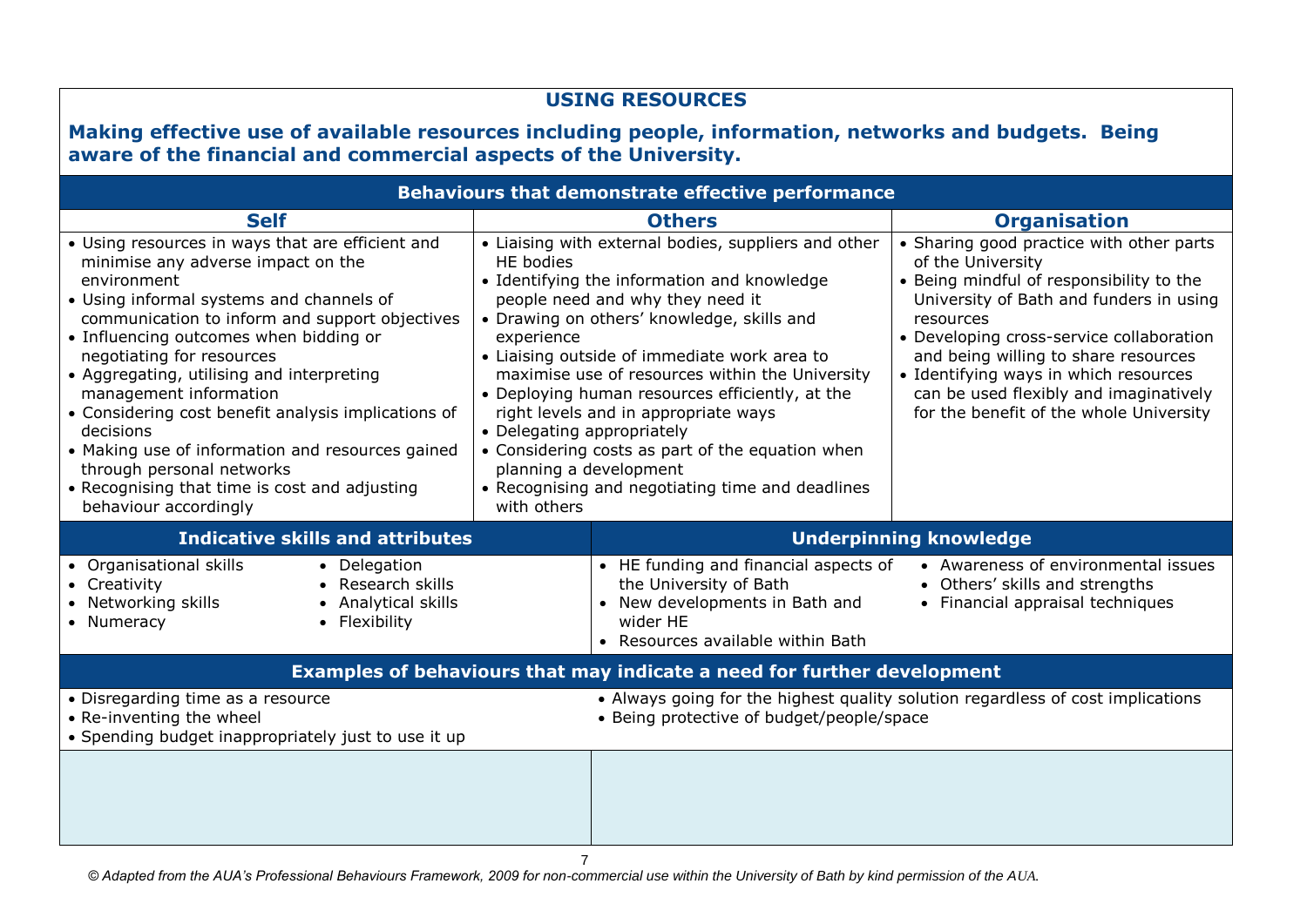| <b>ENGAGING WITH THE BIG PICTURE</b>                                                                                                                                                                                                                                                                                                                                                                                                                          |                                                                                                                                                                                                                                                                                                                                                                                                                                                                                                                                                                                                                                                                                                                                                                                                                                                                                                                                                                                                                                                   |                                                                                |                                                |  |  |  |  |
|---------------------------------------------------------------------------------------------------------------------------------------------------------------------------------------------------------------------------------------------------------------------------------------------------------------------------------------------------------------------------------------------------------------------------------------------------------------|---------------------------------------------------------------------------------------------------------------------------------------------------------------------------------------------------------------------------------------------------------------------------------------------------------------------------------------------------------------------------------------------------------------------------------------------------------------------------------------------------------------------------------------------------------------------------------------------------------------------------------------------------------------------------------------------------------------------------------------------------------------------------------------------------------------------------------------------------------------------------------------------------------------------------------------------------------------------------------------------------------------------------------------------------|--------------------------------------------------------------------------------|------------------------------------------------|--|--|--|--|
| Seeing the work that you do in the context of the bigger picture e.g. in the context of what the<br>University/other departments are striving to achieve and taking a long-term view. Communicating vision<br>clearly and enthusiastically to inspire and motivate others.                                                                                                                                                                                    |                                                                                                                                                                                                                                                                                                                                                                                                                                                                                                                                                                                                                                                                                                                                                                                                                                                                                                                                                                                                                                                   |                                                                                |                                                |  |  |  |  |
|                                                                                                                                                                                                                                                                                                                                                                                                                                                               |                                                                                                                                                                                                                                                                                                                                                                                                                                                                                                                                                                                                                                                                                                                                                                                                                                                                                                                                                                                                                                                   | <b>Behaviours that demonstrate effective performance</b>                       |                                                |  |  |  |  |
| <b>Self</b>                                                                                                                                                                                                                                                                                                                                                                                                                                                   |                                                                                                                                                                                                                                                                                                                                                                                                                                                                                                                                                                                                                                                                                                                                                                                                                                                                                                                                                                                                                                                   | <b>Others</b>                                                                  | <b>Organisation</b>                            |  |  |  |  |
| • Creating and articulating a vision for own<br>area of responsibility<br>• Standing by considered decisions even if they<br>prove unpopular<br>• Understanding the bigger picture and being<br>clear about how own role fits in<br>• Adapting approach to respond to likely future<br>trends/scenarios<br>• Recognising and sharing positive outcomes of<br>own work<br>• Seeing the value of own work and team tasks<br>to the University's overall mission | • Making links between individual, team, department<br>• Ensuring plans are consistent with<br>the objectives of the University<br>and University objectives clear for others<br>• Giving team members support and advice when<br>• Not losing sight of the vision in<br>they need it, especially during periods of setback<br>dealing with day-to-day pressures<br>• Breaking down 'silo' thinking and<br>and change<br>• Empowering others to take personal responsibility<br>encouraging a University-wide<br>• Providing clarity about responsibilities and<br>perspective<br>accountabilities<br>• Being aware of the political/economic<br>environment and its impact on the<br>• Creating momentum and enthusiasm about what<br>needs to be done<br>University's work<br>• Articulating to others how the bigger picture might<br>affect the team/department/ University in the future<br>• Seeking input from whole team when developing<br>departmental objectives<br>• Helping people understand how they fit in the<br>overall picture |                                                                                |                                                |  |  |  |  |
| <b>Indicative skills and attributes</b>                                                                                                                                                                                                                                                                                                                                                                                                                       |                                                                                                                                                                                                                                                                                                                                                                                                                                                                                                                                                                                                                                                                                                                                                                                                                                                                                                                                                                                                                                                   |                                                                                | <b>Underpinning knowledge</b>                  |  |  |  |  |
| • Outward looking<br>Enthusiasm<br><b>Communication skills</b><br>• Forward thinking<br>• Broad perspective                                                                                                                                                                                                                                                                                                                                                   |                                                                                                                                                                                                                                                                                                                                                                                                                                                                                                                                                                                                                                                                                                                                                                                                                                                                                                                                                                                                                                                   | • University strategy and objectives<br>• University structures<br>• HE sector | • Strategy and objectives of own<br>department |  |  |  |  |
|                                                                                                                                                                                                                                                                                                                                                                                                                                                               | Examples of behaviours that may indicate a need for further development                                                                                                                                                                                                                                                                                                                                                                                                                                                                                                                                                                                                                                                                                                                                                                                                                                                                                                                                                                           |                                                                                |                                                |  |  |  |  |
| Dictatorial or controlling<br>• Getting bogged down in detail - unable to see the wood for the trees<br>Being too internally focused<br>• Hoarding knowledge and information to boost own power/status<br>• Focusing on the short-term view                                                                                                                                                                                                                   |                                                                                                                                                                                                                                                                                                                                                                                                                                                                                                                                                                                                                                                                                                                                                                                                                                                                                                                                                                                                                                                   |                                                                                |                                                |  |  |  |  |
| 8                                                                                                                                                                                                                                                                                                                                                                                                                                                             |                                                                                                                                                                                                                                                                                                                                                                                                                                                                                                                                                                                                                                                                                                                                                                                                                                                                                                                                                                                                                                                   |                                                                                |                                                |  |  |  |  |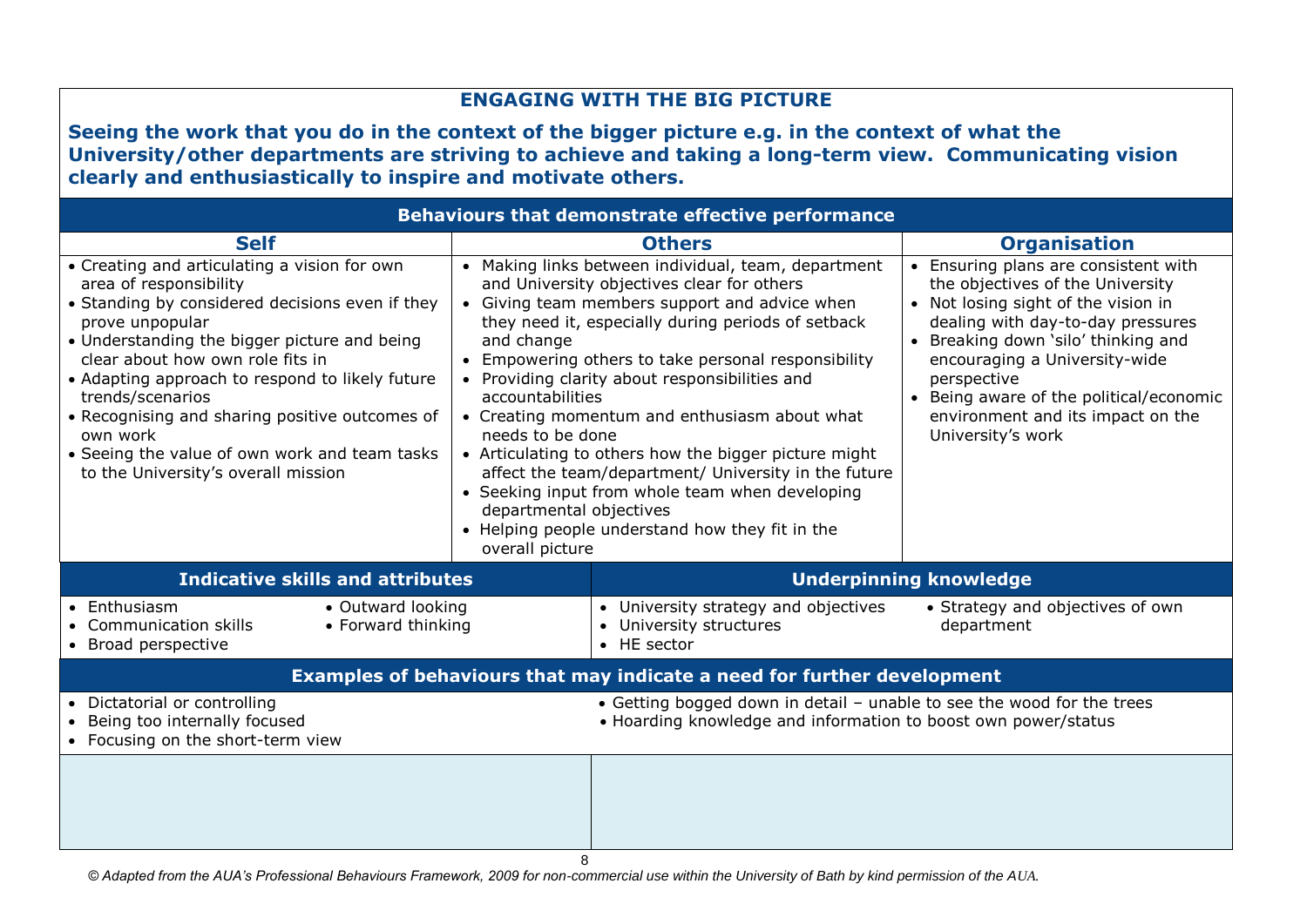## **DEVELOPING SELF AND OTHERS**

**Showing commitment to own development and supporting and encouraging others to develop their knowledge, skills and behaviours to enable them to reach their full potential for the wider benefit of the University.**

| <b>Behaviours that demonstrate effective performance</b>                                                                                                                                                                                                                                                                                                                                                                                                                                                                                                                   |                                                                                                                                                                                                                                                                                                                                                                                                                                                                                                                                                                               |                                                                                                                                                                                |                                                                                                                                                                                                                                                                                                                                                                                                                                                                |  |  |  |
|----------------------------------------------------------------------------------------------------------------------------------------------------------------------------------------------------------------------------------------------------------------------------------------------------------------------------------------------------------------------------------------------------------------------------------------------------------------------------------------------------------------------------------------------------------------------------|-------------------------------------------------------------------------------------------------------------------------------------------------------------------------------------------------------------------------------------------------------------------------------------------------------------------------------------------------------------------------------------------------------------------------------------------------------------------------------------------------------------------------------------------------------------------------------|--------------------------------------------------------------------------------------------------------------------------------------------------------------------------------|----------------------------------------------------------------------------------------------------------------------------------------------------------------------------------------------------------------------------------------------------------------------------------------------------------------------------------------------------------------------------------------------------------------------------------------------------------------|--|--|--|
| <b>Self</b>                                                                                                                                                                                                                                                                                                                                                                                                                                                                                                                                                                |                                                                                                                                                                                                                                                                                                                                                                                                                                                                                                                                                                               | <b>Others</b>                                                                                                                                                                  | <b>Organisation</b>                                                                                                                                                                                                                                                                                                                                                                                                                                            |  |  |  |
| • Using all situations as potential learning<br>opportunities<br>• Being a role model by devoting time to own<br>development<br>• Engaging in formal and informal learning<br>and development activities<br>• Updating professional/specialist skills<br>Engaging positively with the SDPR process<br>• Seeking, accepting and acting upon<br>feedback, and learning from it<br>• Recognising that outside stimulation is<br>required for own development and growth<br>• Utilising own strengths to the full<br>• Recognising and demonstrating impact of<br>own learning | • Giving praise for work well done<br>• Making time to think about the development of<br>colleagues<br>• Providing constructive feedback to colleagues at all levels<br>• Ensuring equal access to development opportunities for<br>all<br>• Using delegation as an opportunity to develop others<br>• Providing creative work opportunities to stretch and<br>develop colleagues<br>• Encouraging others to learn from mistakes without blame<br>• Accepting that developed staff may leave and<br>recognising this as a positive outcome<br>• Coaching and mentoring others |                                                                                                                                                                                | • Supporting succession planning by<br>identifying and developing<br>colleagues with high potential<br>• Supporting others to undertake<br>alternative duties, short-term<br>secondments etc<br>• Encouraging others to contribute<br>to institutional-level activity<br>• Identifying the changing needs of<br>the University and incorporating<br>these into own and others'<br>development plans<br>• Focusing on retaining talent within<br>the University |  |  |  |
| <b>Indicative skills and attributes</b>                                                                                                                                                                                                                                                                                                                                                                                                                                                                                                                                    |                                                                                                                                                                                                                                                                                                                                                                                                                                                                                                                                                                               | <b>Underpinning knowledge</b>                                                                                                                                                  |                                                                                                                                                                                                                                                                                                                                                                                                                                                                |  |  |  |
| <b>Communication skills</b><br>• Openness<br>• Desire to learn<br>• Delegation<br>• Opportunistic<br>• Institutional perspective<br>• Supportive                                                                                                                                                                                                                                                                                                                                                                                                                           |                                                                                                                                                                                                                                                                                                                                                                                                                                                                                                                                                                               | • Learning styles and their application • Internal and external training and<br>• Self awareness<br>• Effective Behaviours Framework<br>• Work-based learning                  | development provision<br>• Developments in own professional<br>area                                                                                                                                                                                                                                                                                                                                                                                            |  |  |  |
|                                                                                                                                                                                                                                                                                                                                                                                                                                                                                                                                                                            |                                                                                                                                                                                                                                                                                                                                                                                                                                                                                                                                                                               | Examples of behaviours that may indicate a need for further development                                                                                                        |                                                                                                                                                                                                                                                                                                                                                                                                                                                                |  |  |  |
| • Just 'doing' Development without genuine engagement or<br>commitment.<br>• Being intolerant of mistakes and apportioning blame<br>• Believing that 'development' equals 'training' and not engaging<br>with informal development methods                                                                                                                                                                                                                                                                                                                                 |                                                                                                                                                                                                                                                                                                                                                                                                                                                                                                                                                                               | • Focusing on others' weaknesses rather than their strengths<br>• Thinking that you can't learn from someone in a different role/someone<br>younger/someone outside Bath or HE |                                                                                                                                                                                                                                                                                                                                                                                                                                                                |  |  |  |
|                                                                                                                                                                                                                                                                                                                                                                                                                                                                                                                                                                            |                                                                                                                                                                                                                                                                                                                                                                                                                                                                                                                                                                               |                                                                                                                                                                                |                                                                                                                                                                                                                                                                                                                                                                                                                                                                |  |  |  |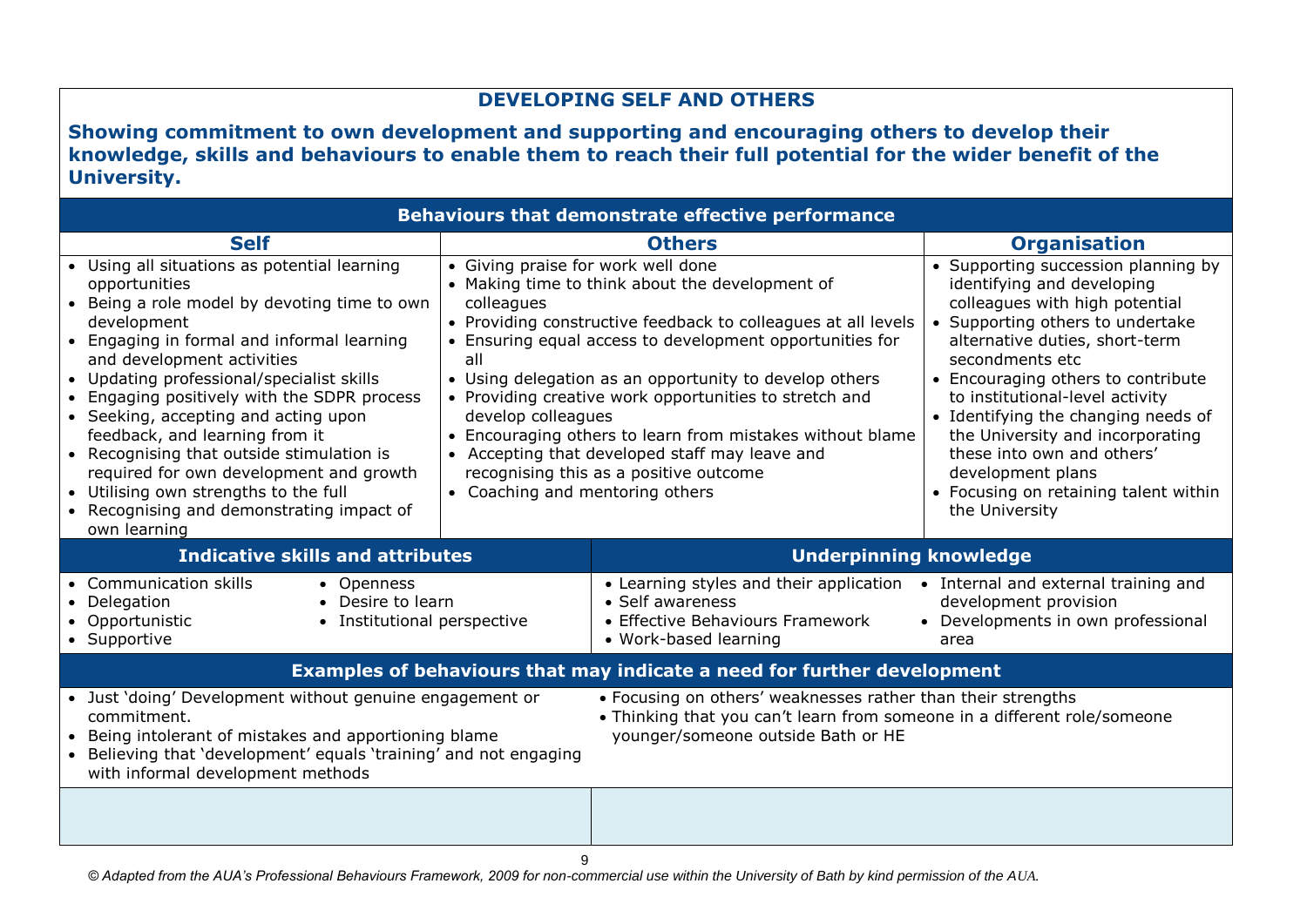| <b>WORKING WITH PEOPLE</b><br>Working co-operatively with others in order to achieve objectives. Demonstrating a commitment to diversity                                                                                                                                                                                                                                                                                                                        |                                                                                        |                                                                                                                                                                                                                                                                                                                                                                                                                                                                                                                                     |                                                                                                                                                                                                                                             |  |  |  |  |
|-----------------------------------------------------------------------------------------------------------------------------------------------------------------------------------------------------------------------------------------------------------------------------------------------------------------------------------------------------------------------------------------------------------------------------------------------------------------|----------------------------------------------------------------------------------------|-------------------------------------------------------------------------------------------------------------------------------------------------------------------------------------------------------------------------------------------------------------------------------------------------------------------------------------------------------------------------------------------------------------------------------------------------------------------------------------------------------------------------------------|---------------------------------------------------------------------------------------------------------------------------------------------------------------------------------------------------------------------------------------------|--|--|--|--|
| and applying a wide range of interpersonal skills.<br><b>Behaviours that demonstrate effective performance</b>                                                                                                                                                                                                                                                                                                                                                  |                                                                                        |                                                                                                                                                                                                                                                                                                                                                                                                                                                                                                                                     |                                                                                                                                                                                                                                             |  |  |  |  |
| <b>Self</b>                                                                                                                                                                                                                                                                                                                                                                                                                                                     |                                                                                        | <b>Others</b>                                                                                                                                                                                                                                                                                                                                                                                                                                                                                                                       | <b>Organisation</b>                                                                                                                                                                                                                         |  |  |  |  |
| • Demonstrating that you value differences<br>• Monitoring and reviewing the effectiveness of<br>working relationships<br>• Having a good grasp of where your<br>responsibility ends and that of others begins<br>• Establishing rapport<br>• Asking for and accepting help when needed<br>• Being proactive and responsive in working<br>relationships<br>• Displaying dignity and respect for others<br>• Being open and honest in workplace<br>communication | team goals<br>help reach agreement<br>stakeholders<br>addressed<br>and ways of working | • Co-operating willingly to support the achievement of<br>• Using understanding of other people's perspectives to<br>Sharing information and keeping others informed<br>• Recognising and respecting the roles, responsibilities,<br>interests and concerns of colleagues and<br>• Proposing and negotiating win-win solutions<br>Giving constructive feedback<br>• Surfacing conflicts early so that they may be<br>• Ensuring that working arrangements, resources and<br>processes respond to different needs, abilities, values | • Working across boundaries to<br>develop relationships with other<br>teams<br>• Challenging inappropriate or<br>exclusive practices/behaviour<br>• Reflecting the University's values in<br>dealing with people and conducting<br>business |  |  |  |  |
| <b>Indicative skills and attributes</b>                                                                                                                                                                                                                                                                                                                                                                                                                         |                                                                                        | <b>Underpinning knowledge</b>                                                                                                                                                                                                                                                                                                                                                                                                                                                                                                       |                                                                                                                                                                                                                                             |  |  |  |  |
| • Communication skills<br>$\bullet$ Empathy<br>• Negotiation skills<br>• Interpersonal skills<br>• Collaborative<br>Diplomacy<br>• Collegial<br>• Respectful                                                                                                                                                                                                                                                                                                    |                                                                                        | • HE and Bath culture<br>• University's Dignity and Respect<br>policy<br>• Understanding of learning styles                                                                                                                                                                                                                                                                                                                                                                                                                         | • Understanding of different<br>perspectives, working practices and<br>motivations                                                                                                                                                          |  |  |  |  |
|                                                                                                                                                                                                                                                                                                                                                                                                                                                                 |                                                                                        | Examples of behaviours that may indicate a need for further development                                                                                                                                                                                                                                                                                                                                                                                                                                                             |                                                                                                                                                                                                                                             |  |  |  |  |
| • Interrupting when others are speaking<br>• 'Guarding' information<br>• Discouraging debate                                                                                                                                                                                                                                                                                                                                                                    |                                                                                        | • Giving priority to own personal goals<br>• Presenting other people's ideas as your own<br>• Working in isolation                                                                                                                                                                                                                                                                                                                                                                                                                  |                                                                                                                                                                                                                                             |  |  |  |  |
|                                                                                                                                                                                                                                                                                                                                                                                                                                                                 |                                                                                        |                                                                                                                                                                                                                                                                                                                                                                                                                                                                                                                                     |                                                                                                                                                                                                                                             |  |  |  |  |